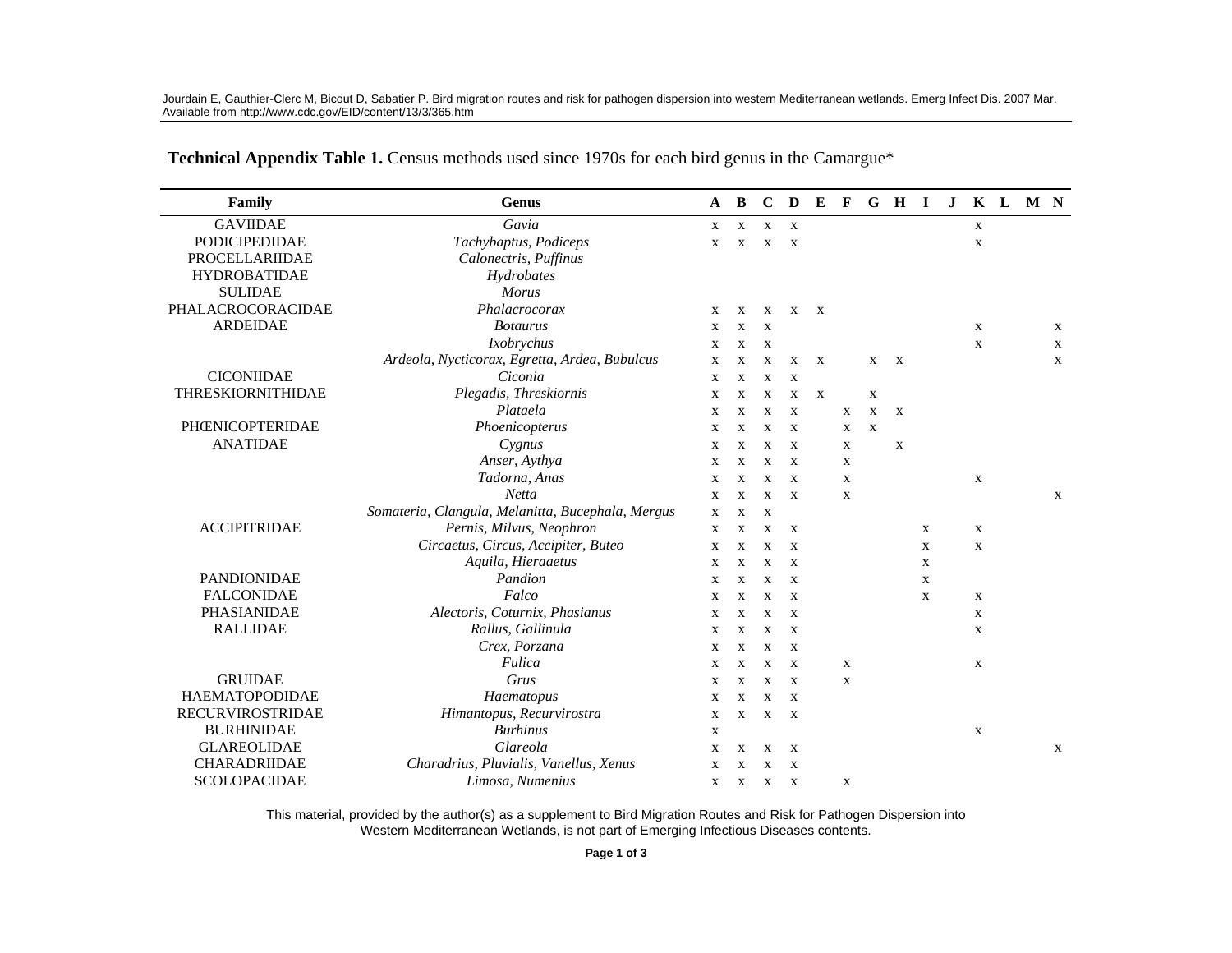| Family                | <b>Genus</b>                                          | A           | B            | $\mathbf C$  | $\mathbf{D}$ | E            | $\mathbf{F}$ |             | G H I |             | $\bf J$      |             | $K$ L       | M N          |              |
|-----------------------|-------------------------------------------------------|-------------|--------------|--------------|--------------|--------------|--------------|-------------|-------|-------------|--------------|-------------|-------------|--------------|--------------|
|                       | Scolopax                                              | $\mathbf X$ |              |              |              |              |              |             |       |             |              |             | $\mathbf X$ |              |              |
|                       | Gallinago, Lymnocryptes                               | $\mathbf X$ | $\mathbf X$  | $\mathbf X$  | X            |              |              |             |       |             |              |             | $\mathbf X$ |              |              |
|                       | Calidris, Limicola, Tringa, Actitis, Philomachus,     | X           | X            | X            | $\mathbf{x}$ |              |              |             |       |             |              |             |             |              |              |
|                       | Phalaropus, Phalaropus, Arenaria                      |             |              |              |              |              |              |             |       |             |              |             |             |              |              |
| <b>STERCORARIIDAE</b> | Catharacta, Stercorarius                              | X           | X            | $\mathbf X$  | X            |              |              |             |       |             |              |             |             |              |              |
| <b>LARIDAE</b>        | Larus, Sterna, Gelochelidon, Chlidonias               | $\mathbf x$ | $\mathbf{x}$ | $\mathbf{x}$ | $\mathbf{X}$ | $\mathbf{X}$ |              | $\mathbf X$ |       |             |              |             |             |              | $\mathbf x$  |
| <b>ALCIDAE</b>        | Alca, Fratercula                                      |             |              |              |              |              |              |             |       |             |              |             |             |              |              |
| PTEROCLIDIDAE         | Pterocles                                             | $\mathbf x$ |              |              |              |              |              |             |       |             |              |             |             |              |              |
| <b>COLUMBIDAE</b>     | Streptopelia, Columba                                 | $\mathbf X$ |              |              |              |              |              |             |       |             |              | $\mathbf X$ |             |              |              |
| <b>CUCULIDAE</b>      | Cuculus, Clamator                                     | $\mathbf X$ |              |              |              |              |              |             |       |             |              | $\mathbf X$ |             |              |              |
| <b>STRIGIDAE</b>      | Tyto, Otus, Asio, Bubo, Strix, Athene                 | $\mathbf X$ |              |              |              |              |              |             |       |             |              | X           |             |              |              |
| CAPRIMULGIDAE         | Caprimulgus                                           | $\mathbf X$ |              |              |              |              |              |             |       |             |              | $\mathbf X$ |             |              |              |
| <b>APODIDAE</b>       | Apus                                                  | $\mathbf X$ |              |              |              |              |              |             |       |             |              |             |             |              |              |
| <b>ALCEDINIDAE</b>    | Alcedo                                                | X           |              |              |              |              |              |             |       |             |              |             |             |              |              |
| <b>MEROPIDAE</b>      | Merops                                                | X           |              |              |              |              |              |             |       |             |              |             |             |              | X            |
| <b>CORACIIDAE</b>     | Coracias                                              | $\mathbf X$ |              |              |              |              |              |             |       |             |              | $\mathbf X$ |             |              |              |
| <b>UPUPIDAE</b>       | Upupa                                                 | $\mathbf X$ |              |              |              |              |              |             |       |             |              | X           |             |              |              |
| <b>PICIDAE</b>        | J <sub>Y</sub>                                        | X           |              |              |              |              |              |             |       |             |              | X           |             |              |              |
|                       | Picus, dendrocops                                     | X           |              |              |              |              |              |             |       |             |              | $\mathbf X$ |             |              | X            |
| <b>ALAUDIDAE</b>      | Galerida, Lullula, Alauda, Calandrella, Melanocorypha | $\mathbf X$ |              |              |              |              |              |             |       | X           | $\mathbf X$  | $\mathbf X$ | X           | X            |              |
| <b>HIRUNDINIDAE</b>   | Riparia, Hirundo, Delichon                            | $\mathbf X$ |              |              |              |              |              |             |       | X           | $\mathbf X$  | $\mathbf X$ | $\mathbf X$ | $\mathbf X$  | $\mathbf{x}$ |
| <b>MOTACILLIDAE</b>   | Anthus, Motacilla                                     | X           |              |              |              |              |              |             |       | X           | $\mathbf X$  | $\mathbf X$ | X           | X            |              |
| <b>CINCLIDAE</b>      | Cinclus                                               | X           |              |              |              |              |              |             |       | X           | $\mathbf X$  | X           | X           | X            |              |
| TROGLODYTIDAE         | Troglodytes                                           | $\mathbf X$ |              |              |              |              |              |             |       | X           | $\mathbf X$  | $\mathbf X$ | $\mathbf x$ | $\mathbf{X}$ |              |
| PRUNELLIDAE           | Prunella                                              | $\mathbf X$ |              |              |              |              |              |             |       | X           | $\mathbf X$  | $\mathbf X$ | $\mathbf x$ | $\mathbf{X}$ |              |
| <b>TURDIDAE</b>       | Oenanthe, Saxicola, Phoenicurus                       | $\mathbf X$ |              |              |              |              |              |             |       | X           | $\mathbf X$  | X           | X           | X            |              |
|                       | Erithacus, Turdus, Monticola                          | $\mathbf X$ |              |              |              |              |              |             |       | $\mathbf X$ | X            | $\mathbf X$ | X           | $\mathbf X$  |              |
|                       | Luscinia                                              | $\mathbf X$ |              |              |              |              |              |             |       | X           | $\mathbf X$  | $\mathbf X$ | $\mathbf X$ | $\bf{X}$     | $\mathbf{X}$ |
| <b>SYLVIIDAE</b>      | Acrocephalus                                          | $\mathbf X$ |              |              |              |              |              |             |       | X           | $\mathbf X$  | $\mathbf X$ | $\mathbf x$ | $\mathbf X$  | $\mathbf{x}$ |
|                       | Locustella, Cisticola                                 | X           |              |              |              |              |              |             |       | X           | $\mathbf{x}$ | X           | X           | X            |              |
|                       | Regulus, Phylloscopus, Hippolais, Sylvia, Cettia      | $\mathbf X$ |              |              |              |              |              |             |       | $\mathbf X$ | X            | $\mathbf X$ | $\mathbf x$ | X            |              |
| <b>MUSCICAPIDAE</b>   | Ficedula, Muscicapa                                   | $\mathbf X$ |              |              |              |              |              |             |       | $\mathbf X$ | X            | $\mathbf X$ | $\mathbf x$ | X            |              |
| TIMALIIDAE            | Panurus                                               | $\mathbf X$ |              |              |              |              |              |             |       | $\mathbf X$ | $\mathbf X$  | $\mathbf X$ | X           | X            |              |
| <b>AEGITHALIDAE</b>   | Aegithalos                                            | X           |              |              |              |              |              |             |       | X           | $\mathbf X$  | $\mathbf X$ | X           | X            |              |
| <b>PARIDAE</b>        | Parus                                                 | $\mathbf X$ |              |              |              |              |              |             |       | X           | $\mathbf X$  | $\mathbf X$ | X           | X            |              |
| <b>SITTIDAE</b>       | Sitta                                                 | X           |              |              |              |              |              |             |       | X           | X            | X           | X           | X            |              |

Jourdain E, Gauthier-Clerc M, Bicout D, Sabatier P. Bird migration routes and risk for pathogen dispersion into western Mediterranean wetlands. Emerg Infect Dis. 2007 Mar. Available from http://www.cdc.gov/EID/content/13/3/365.htm

This material, provided by the author(s) as a supplement to Bird Migration Routes and Risk for Pathogen Dispersion into<br>Western Mediterranean Wetlands, is not part of Emerging Infectious Diseases contents.

Page 2 of 3